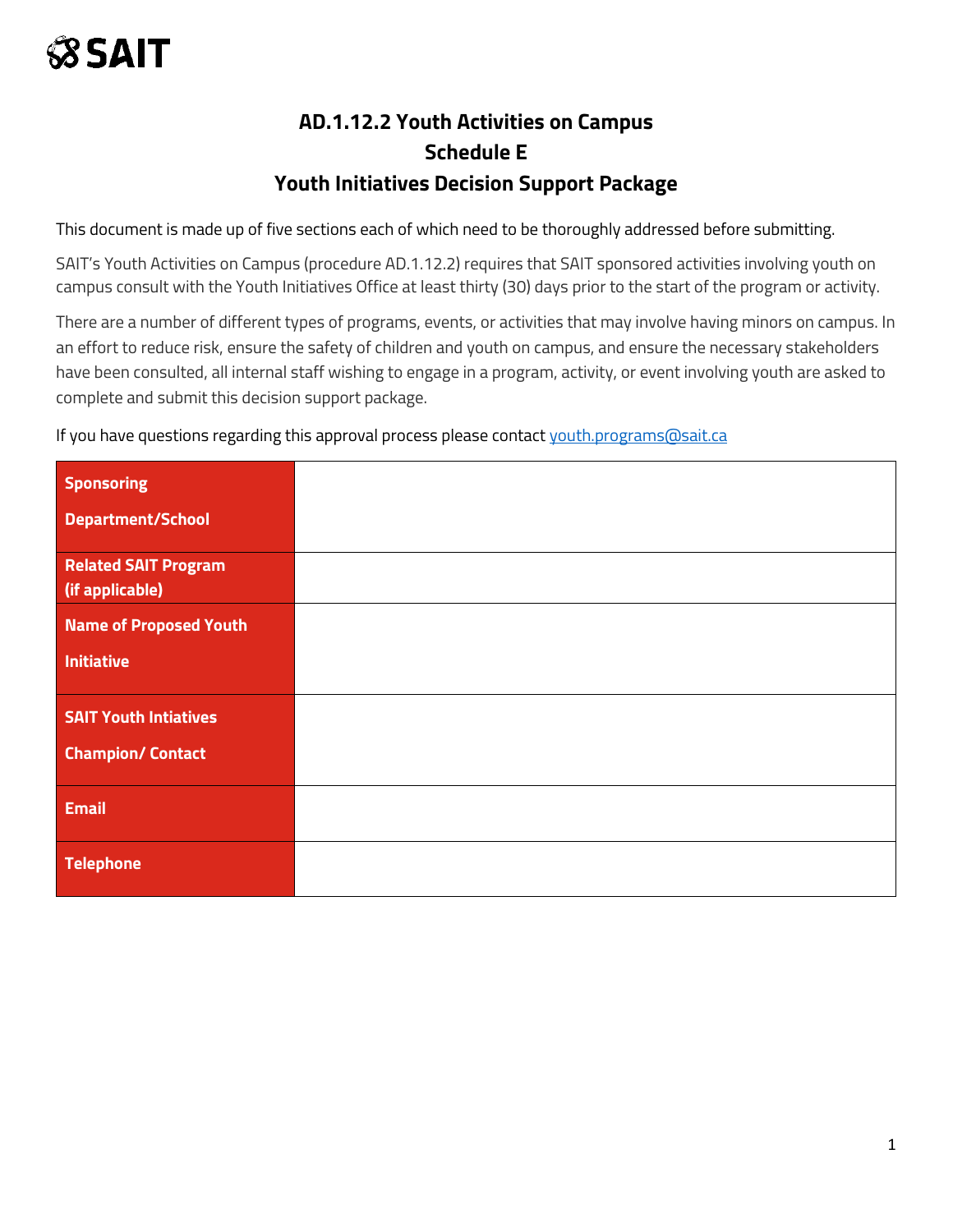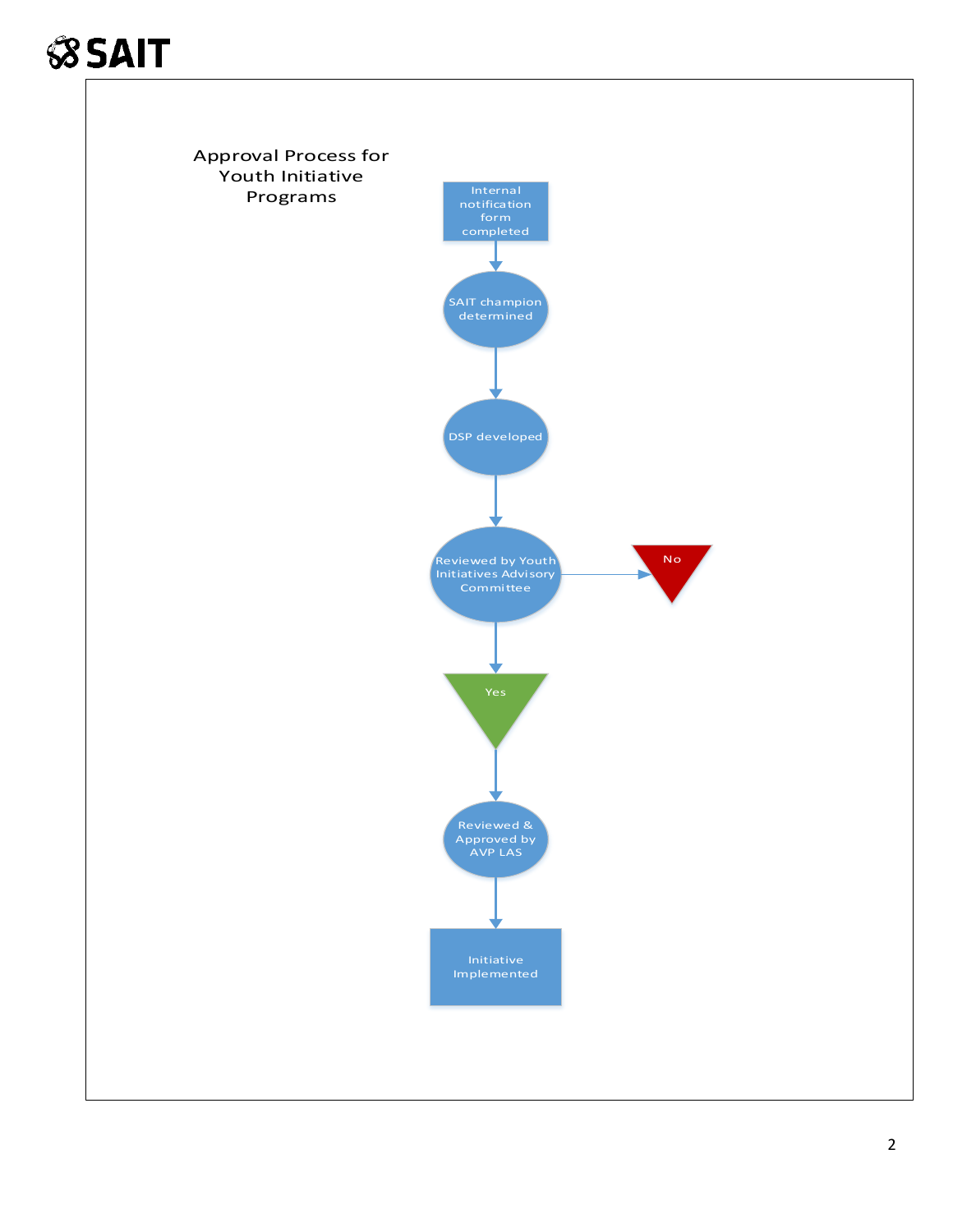

#### Overview Information

#### **Youth Activity Details**

| Date(s) and Time(s)                      |  |
|------------------------------------------|--|
| Minimum and Maximum Age of               |  |
| Participants                             |  |
| Number of Supervising Adults (note a     |  |
| minimum ratio of 1:10 adults to youth is |  |
| required for all Youth Initiatives)      |  |
| Number of Youth Participants             |  |
| Location(s)                              |  |

#### **SAIT Youth Activity Champion Contact Details**

| Primary Contact Information (if different |  |
|-------------------------------------------|--|
| from person completing this DSP)          |  |

#### **Authorized Adult Information\***

\*an authorized adult is a program staff, members of the Youth Initiative Office, the youth activities champion, the external organization sponsor, and supervising adults from an external organization.

| Name of Authorized Adult             |  |
|--------------------------------------|--|
| SAIT Affiliation (employee, student, |  |
| other)                               |  |
| <b>Email Address</b>                 |  |
| <b>Phone Number</b>                  |  |

| Name of Authorized Adult             |  |
|--------------------------------------|--|
| SAIT Affiliation (employee, student, |  |
| other)                               |  |
| <b>Email Address</b>                 |  |
| Phone Number                         |  |

| Name of Authorized Adult             |  |
|--------------------------------------|--|
| SAIT Affiliation (employee, student, |  |
| other)                               |  |
| Email Address                        |  |
| Phone Number                         |  |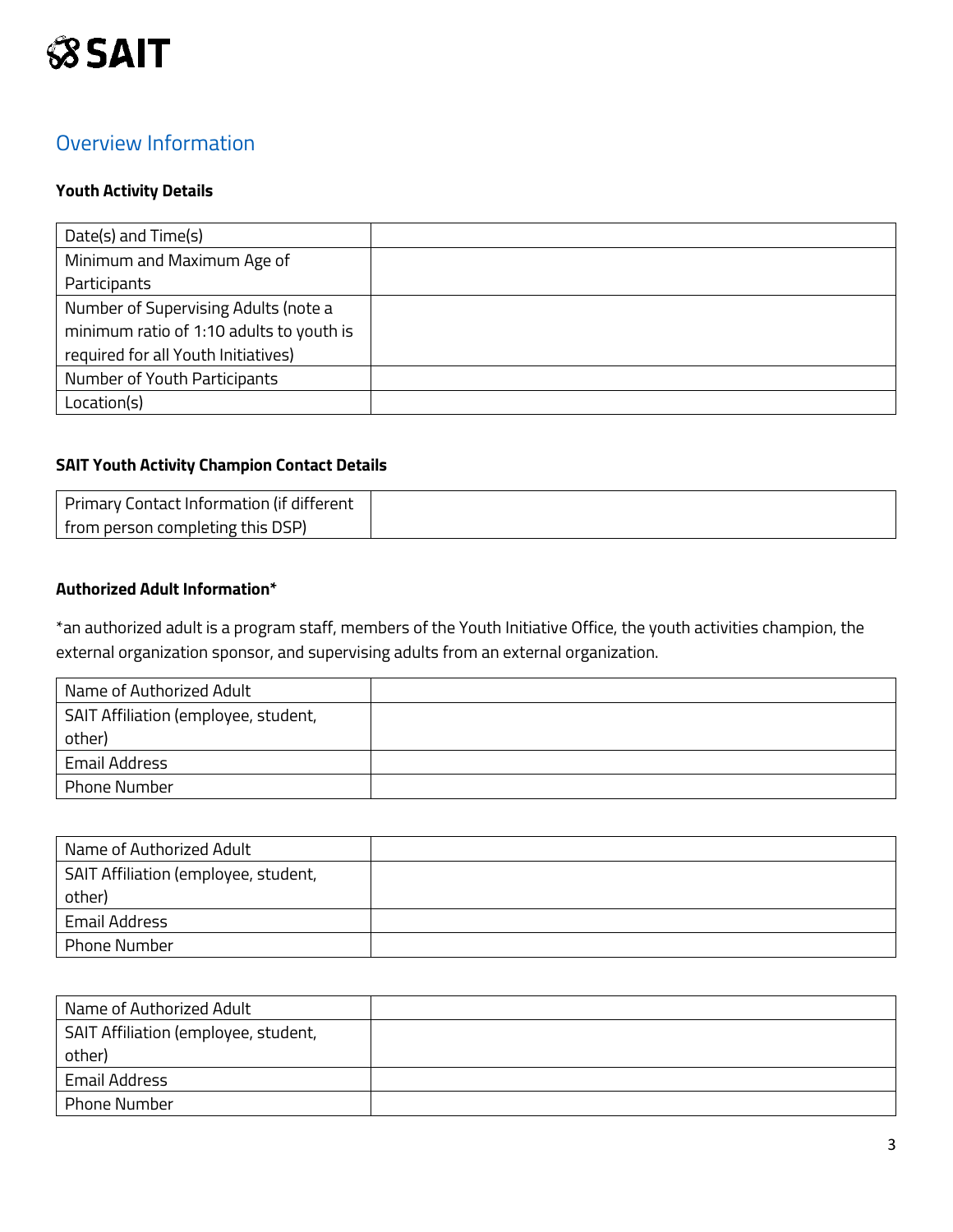#### *Section 1: Background Information*

1.1.Has this youth activity run before?

☐ **YES** - Please provide details below in section 1.2 ☐ **NO** - Please proceed to 1.3

#### 1.2.If this youth activity has run in the past, please provide the following details:

| Title or name of the youth activity                                          |  |
|------------------------------------------------------------------------------|--|
| Goal/intention of the youth activity                                         |  |
| Names and roles of SAIT staff involved with the<br>youth activity            |  |
| Dates of the youth activity                                                  |  |
| Was the previous youth activity considered a<br>success? If so, why?         |  |
| If not, why not?                                                             |  |
| If not, what will be done differently this time for<br>the youth initiative? |  |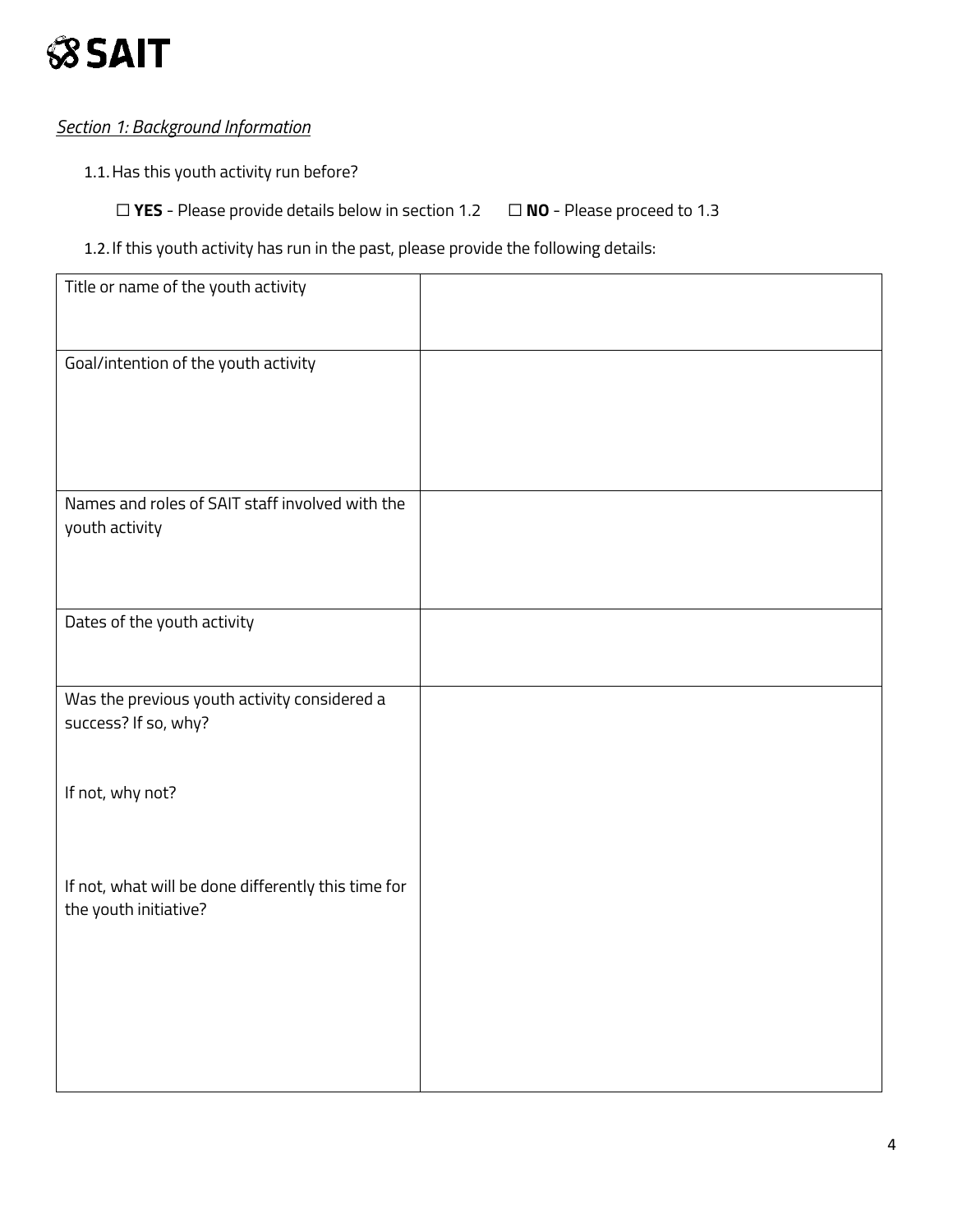1.3.Is this youth activity part of a larger partnership?

☐ **YES** - Please provide details in section 1.4 ☐ **NO** - Please provide details in section 1.5

1.4.If this youth activity is part of a larger partnership please provide the following details:

| When was this partnership established?                                                                          |  |
|-----------------------------------------------------------------------------------------------------------------|--|
| How was this partnership formed?                                                                                |  |
| Who are the staff at the partner organization?                                                                  |  |
| Is there a contract, agreement, or MOU in place<br>for this partnership? If so, what does it<br>entail/include? |  |
| If not, will there be?                                                                                          |  |
| Does the partner organization have the<br>required amount of liability insurance as<br>required by SAIT policy? |  |
| Has a certificate of insurance been provided to<br>SAIT's insurance coordinator?                                |  |

1.5. If this youth activity is not part of a partnership why not?

• How will details related to roles, responsibilities, budget, logistics, etc. be identified and agreed upon?

Note: external users of SAIT facilities are required to provide a certificate of insurance demonstrating that they hold \$2,000,000 in liability coverage.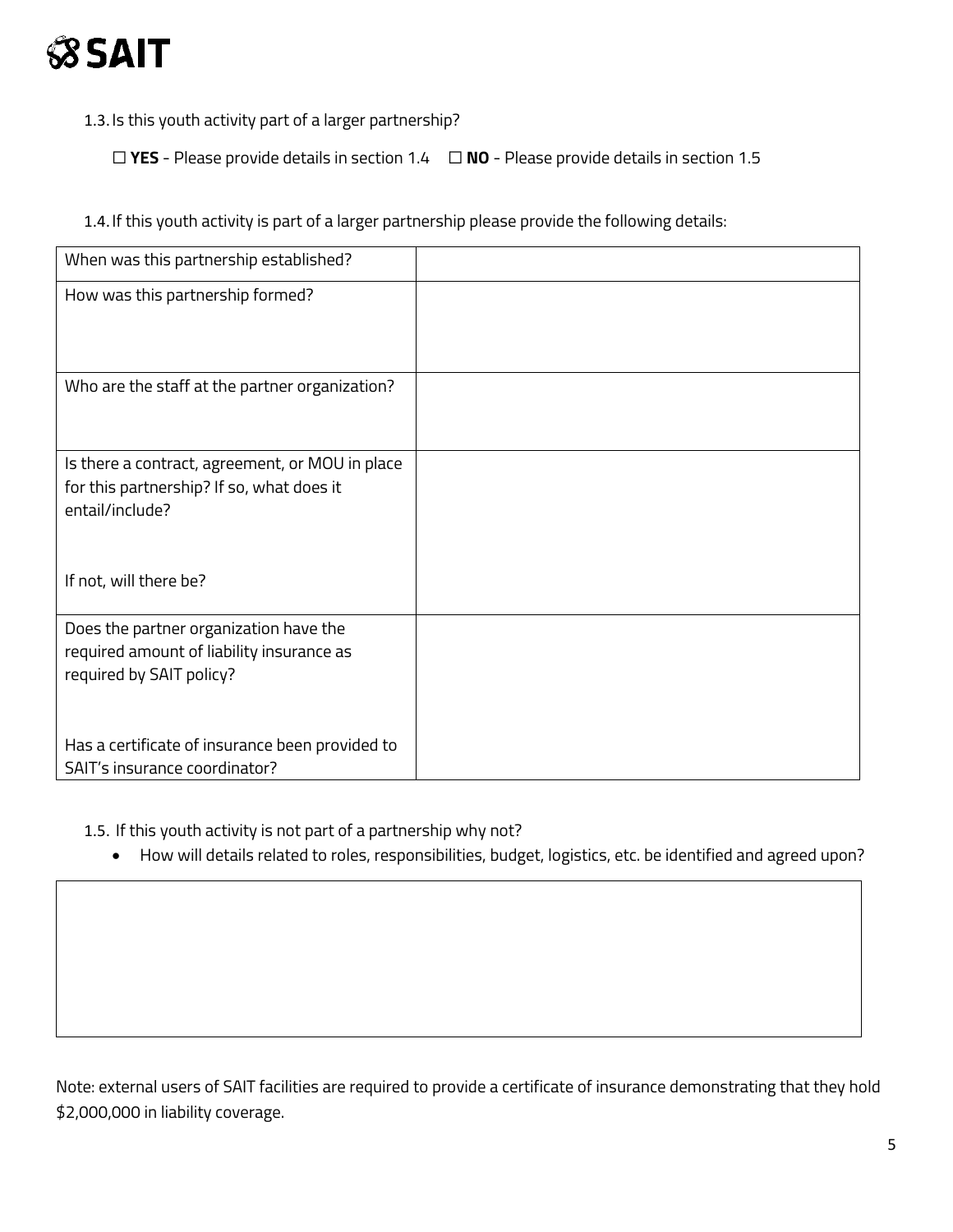

### Section 2: Strategic Fit

2.1.How does the youth activity relate to SAIT's education plan/strategic plan?

2.2.How will you know if this youth activity has been successful? How will success of the activity be measured?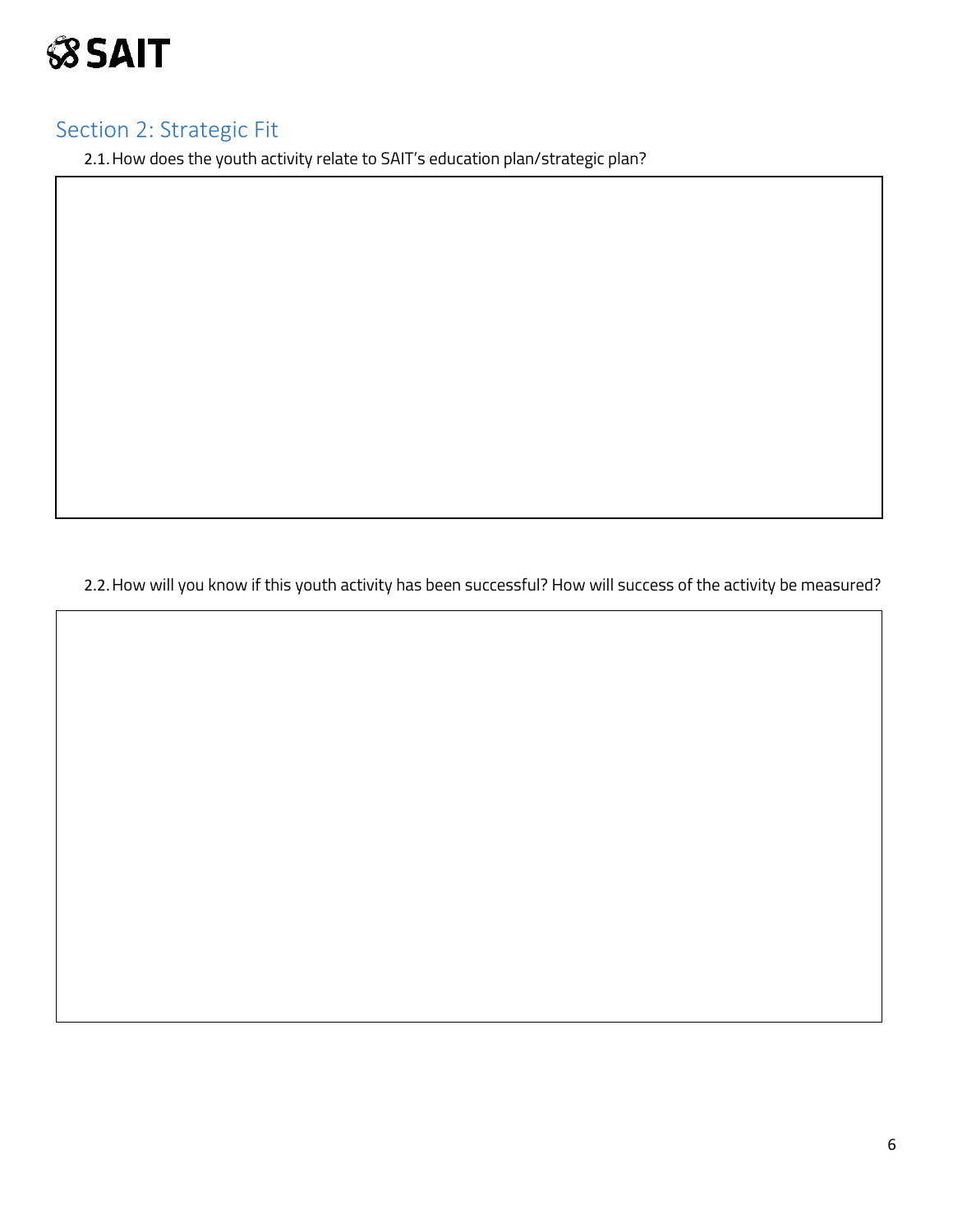

### Section 3: Academic Impacts

3.1. Please describe the academic impacts of this youth activity.

| What are participants going to do?                                                                      |  |
|---------------------------------------------------------------------------------------------------------|--|
| Does content or curriculum already                                                                      |  |
| exist for the proposed youth initiative?                                                                |  |
| If not, how will it be the content for                                                                  |  |
| the youth initiative be determined and<br>developed?                                                    |  |
| What are the intended learning<br>outcomes for participants of the youth<br>initiative? (if applicable) |  |
| How will it be determined if the                                                                        |  |
| proposed content is age-appropriate?                                                                    |  |
|                                                                                                         |  |
|                                                                                                         |  |

As part of your DSP submission, please attach a list or outline of the content for the proposed youth activity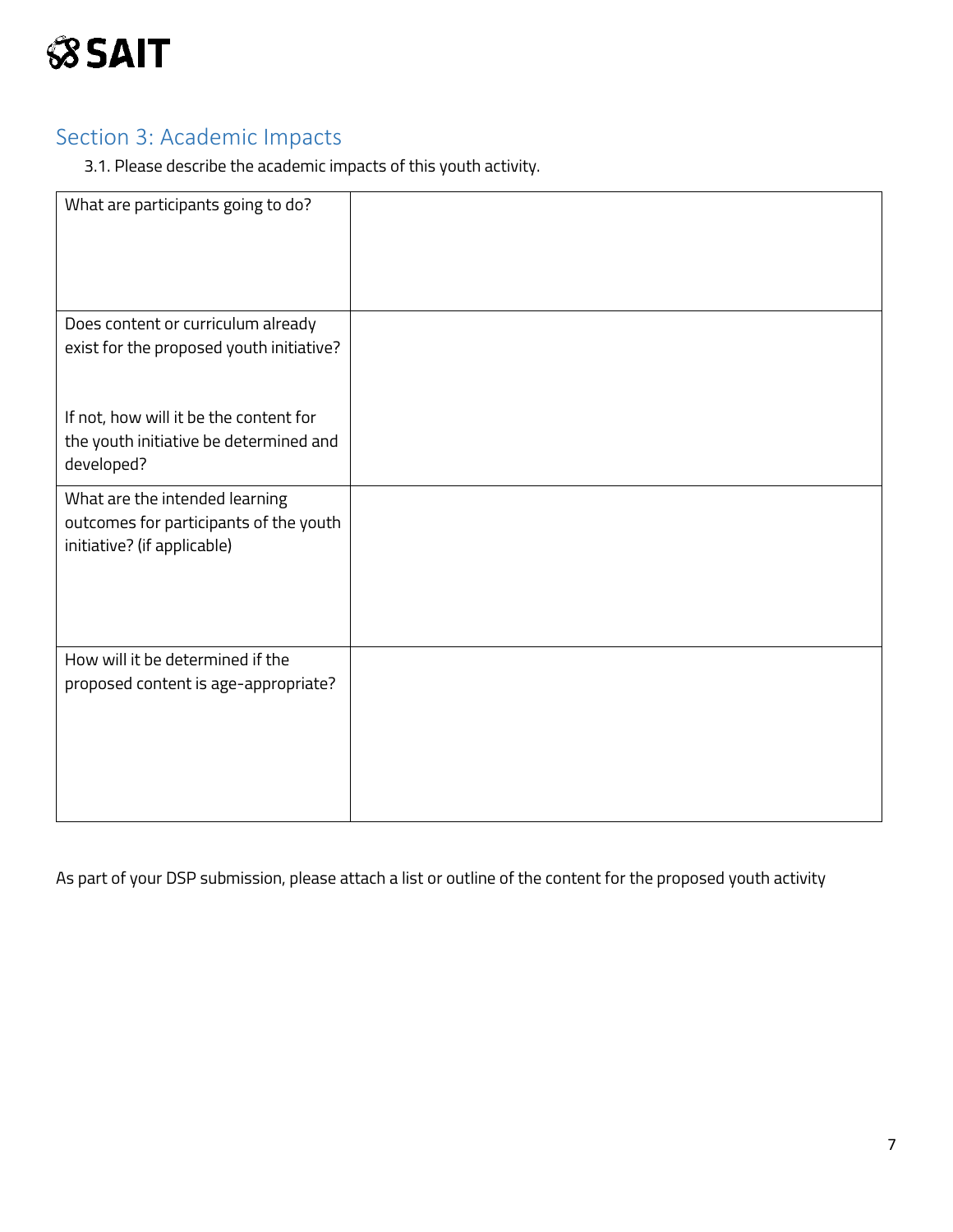### Section 4: Risks or Safety Hazards

4.1. Please describe any potential risks or safety hazards associated with the proposed youth activity.

4.2 How will these risks be mitigated and attended to?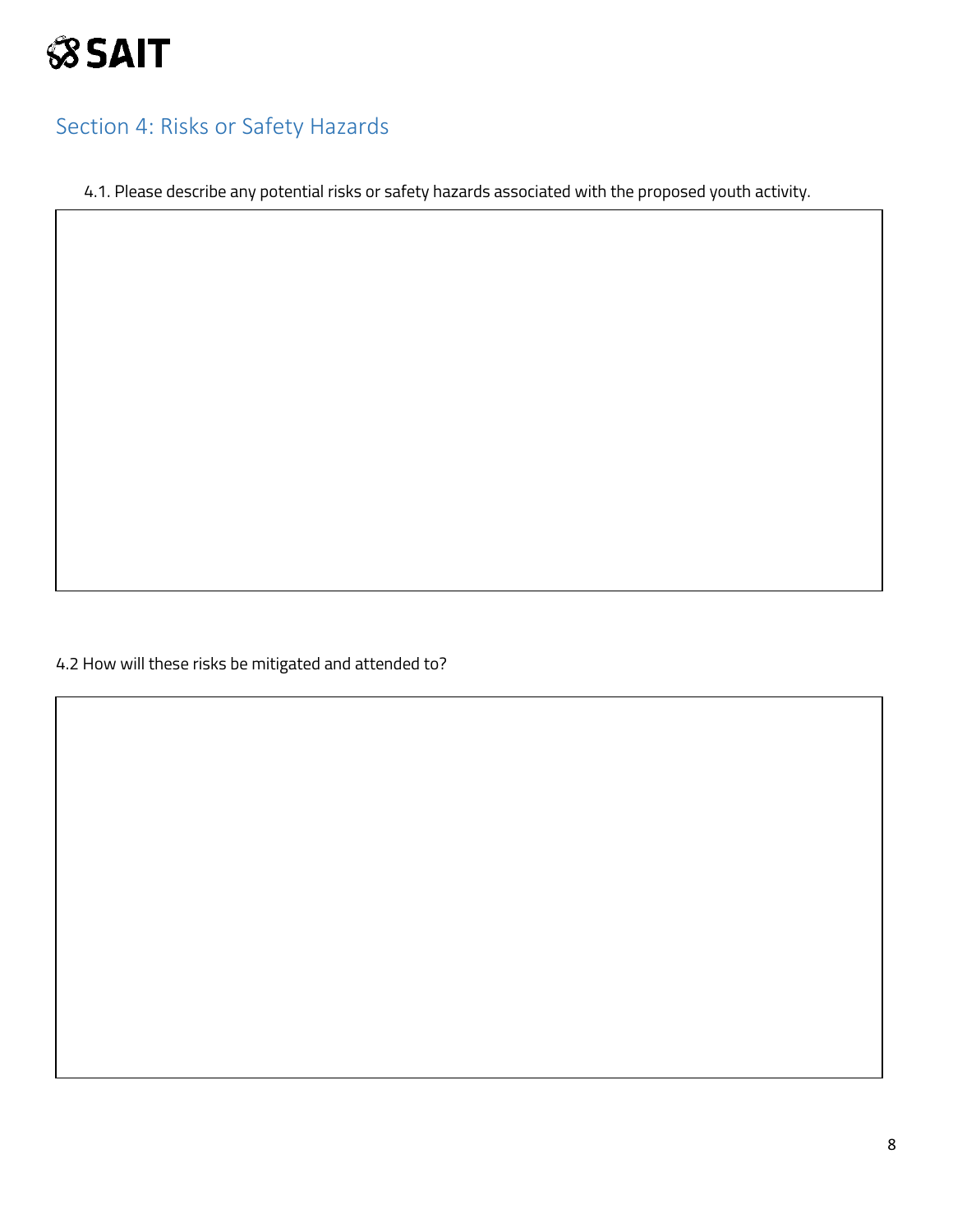### Section 5: Project Timeline Checklist

Please detail all key milestones for the youth initiative below.

| <b>Milestone</b>                                                       | <b>Anticipated Completion Date</b><br>(Month / Year) |
|------------------------------------------------------------------------|------------------------------------------------------|
| Review of Minors on Campus Policy and Youth Activities on Campus       |                                                      |
| Procedure                                                              |                                                      |
| School/Departmental Approval/Support for the youth activity            |                                                      |
| Completion and submission of DSP                                       |                                                      |
| Training/orientation with Youth Initiatives Office for best practices  |                                                      |
| related to working with youth, emergency response protocols, and       |                                                      |
| responsibilities and legal obligations when working with youth         |                                                      |
| Completion of police information checks with vulnerable sector         |                                                      |
| search for authorized adults involved in this youth activity           |                                                      |
| Signed contract or agreement (depending on the nature of the           |                                                      |
| partnership)                                                           |                                                      |
| Distribution and collection of signed waiver forms to participants (if |                                                      |
| applicable)                                                            |                                                      |
| Registration of participants for the program (if applicable)           |                                                      |
|                                                                        |                                                      |
|                                                                        |                                                      |
| Youth Activity Start Date                                              |                                                      |
|                                                                        |                                                      |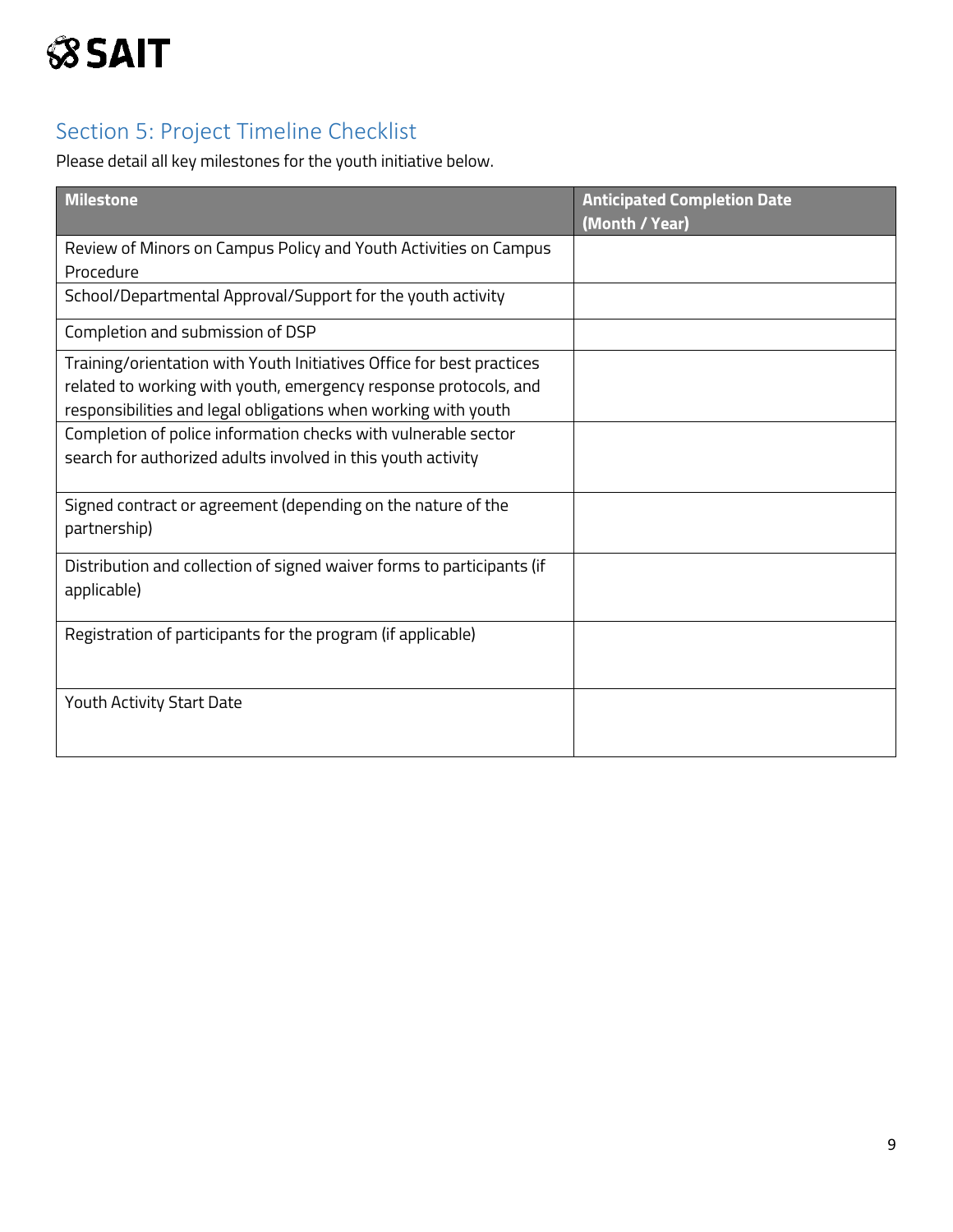#### Section 6. Financial and Resource Expectations

6.1 Please provide an outline of the estimated costs for this youth activity:

| Program development         | \$ |
|-----------------------------|----|
| <b>Materials</b>            | \$ |
| Miscellaneous spending      | \$ |
| Any other anticipated costs | \$ |
| <b>TOTAL</b>                | S  |

6.2 Are costs based on the number of participants?

☐ **YES** ☐ **NO**

6.3 If yes, please provide further information:

• Numbers the cost are based on?

6.4 How will this youth initiative be funded?